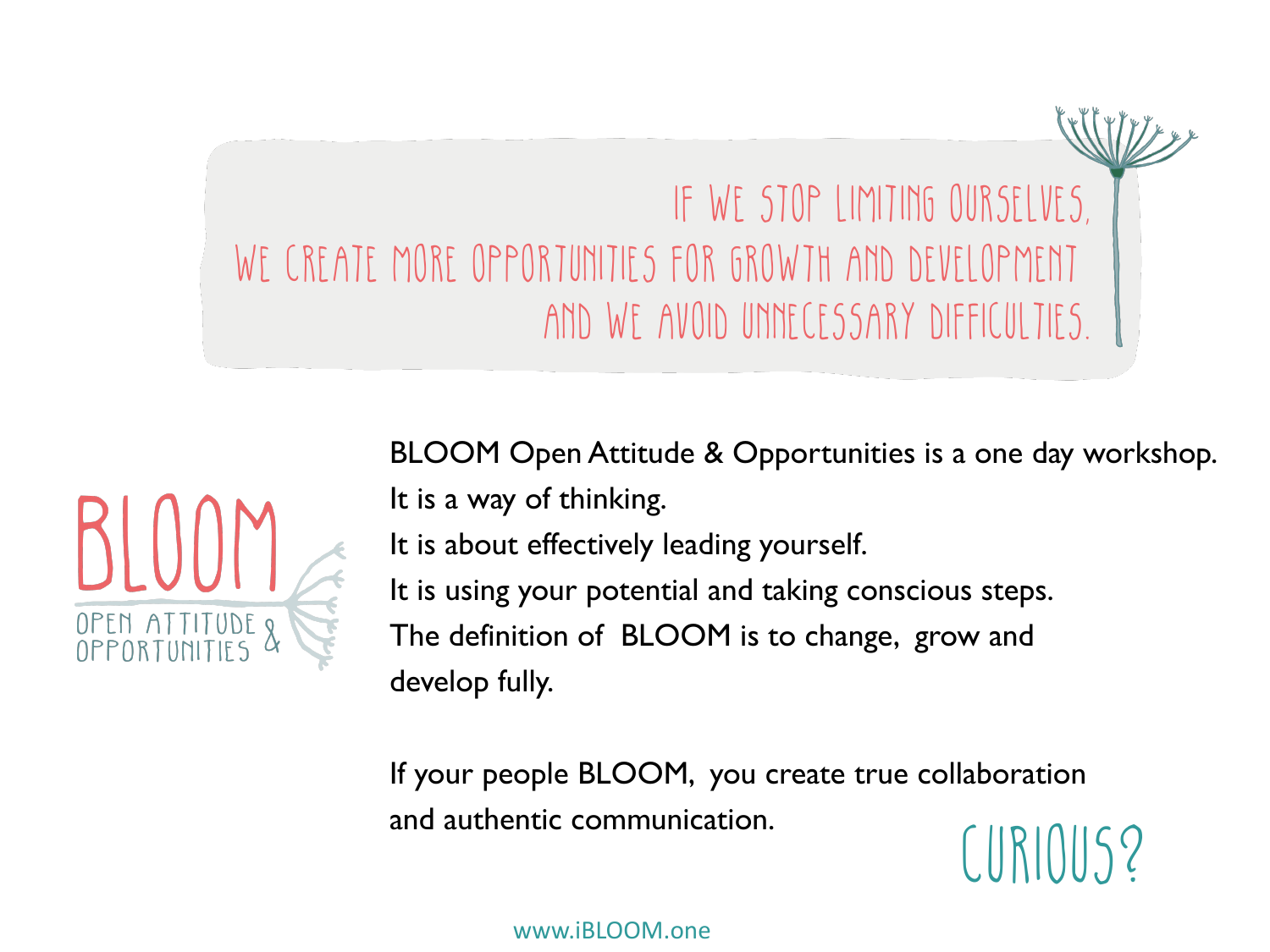We focus on interacive learning, team-based learning experiences that enable organisations to adapt and thrive in rapidly evolving environments. We include real-life cases in teams, as well as individual working time.



Core elements of BLOOM:

- *to address misunderstandings in a constructive manner*
- *to develop an open attitude*
- *to discuss challenges together in a creative way*
- *to co-create action plans as a team*
- *to discover a shared vocabulary that supports you to have constructive meetings*
- *you learn how to "Twist" and see things from another angle*

The business advantage is that when people are good at leading themselves, they are better at using their full potential to adapt and lead the continuous changes that are now the norm in today's economical world.

www.iBLOOM.one